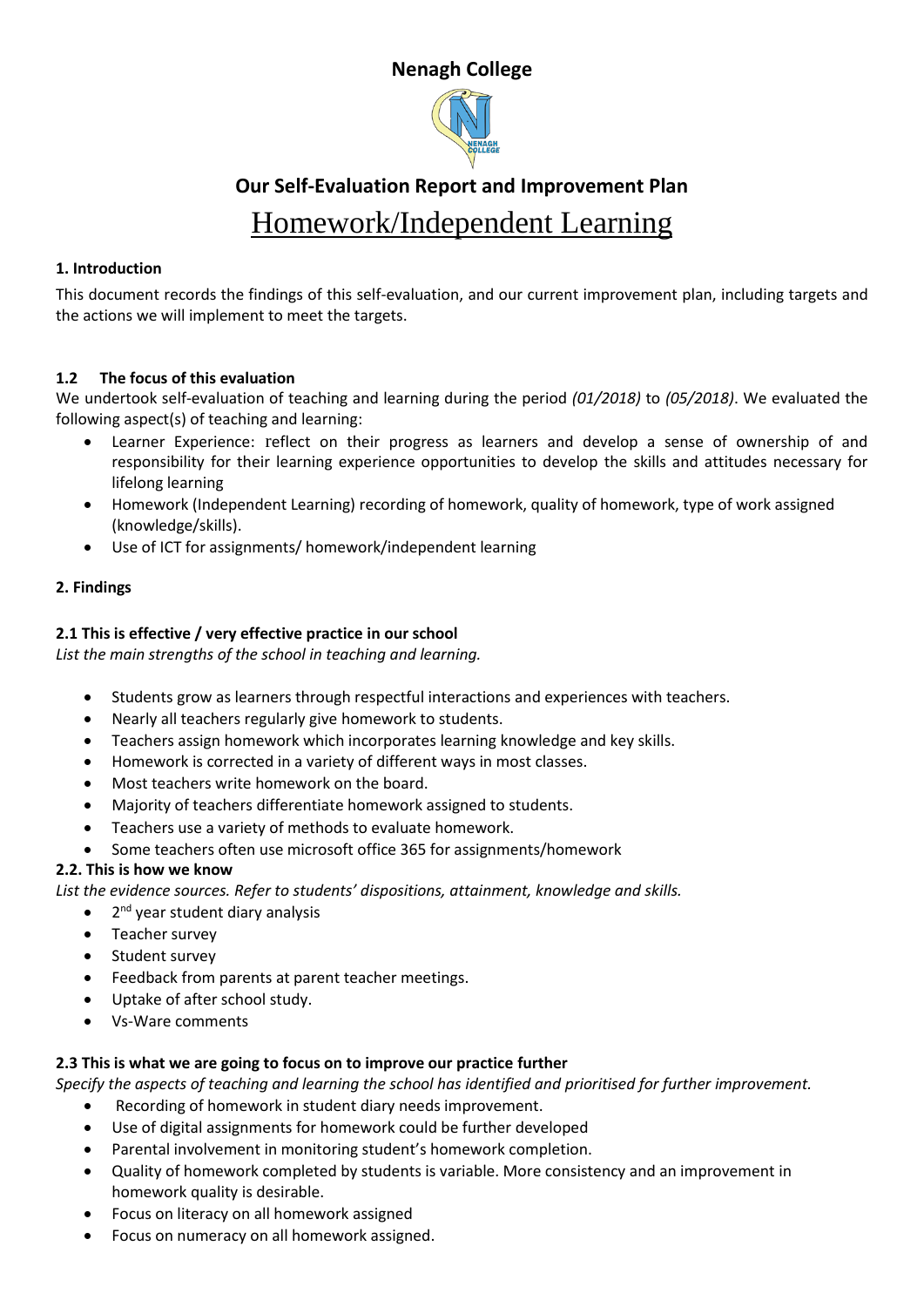- Teachers communication of assigned homework to student's needs to be more consistent.
- Need to ensure that each subject department assigns homework on a consistence basis.

#### **3. Our improvement plan**

On the next page we have recorded:

- The **targets** for improvement we have set
- The **actions** we will implement to achieve these
- **Who is responsible** for implementing, monitoring and reviewing our improvement plan
- How we will measure **progress** and check **outcomes** (criteria for success)

As we implement our improvement plan we will record:

- The **progress** made, and **adjustments** made, and **when**
- **Achievement of targets** (original and modified), and **when**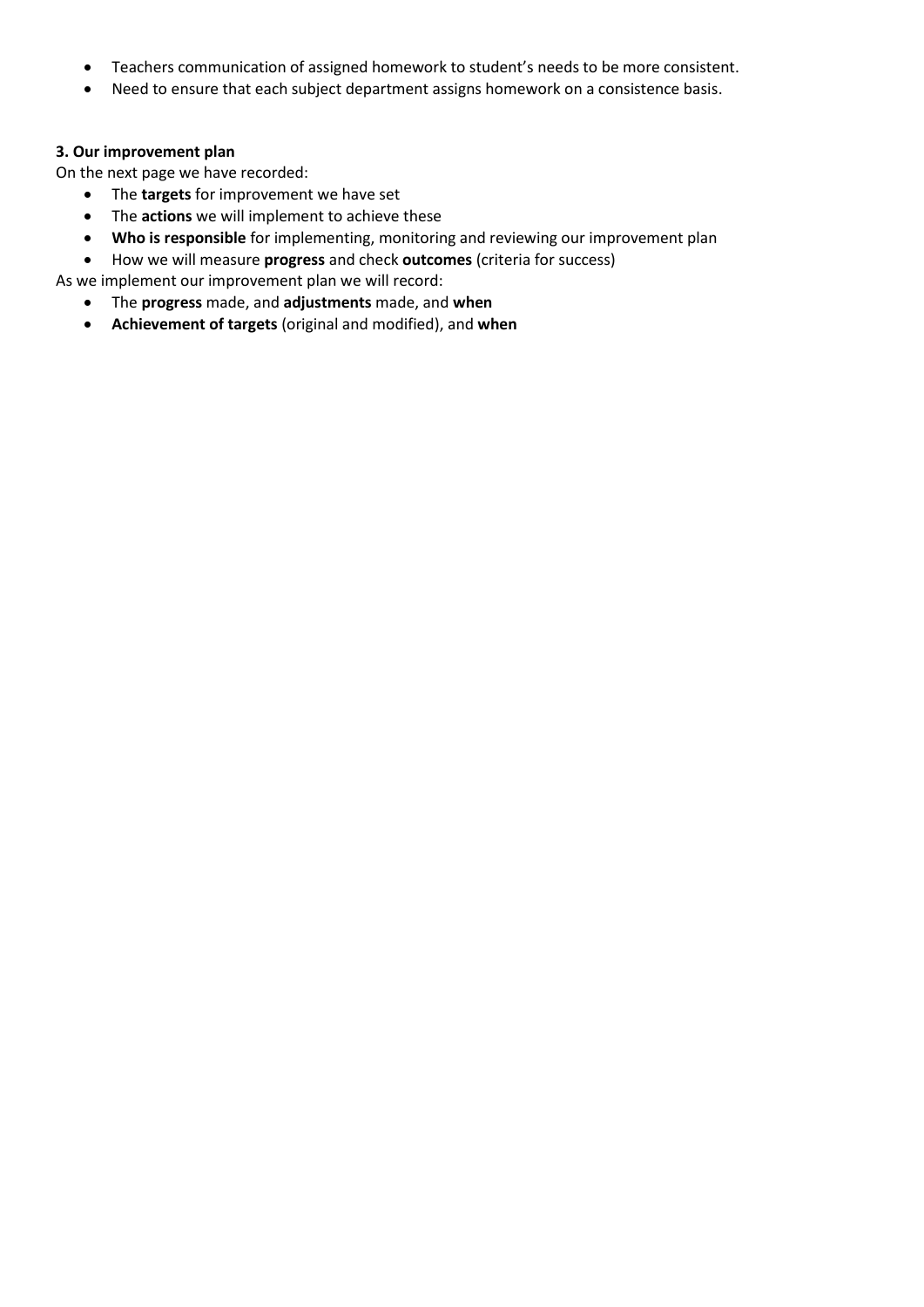# **Learner Experience- Homework /Independent Learning**

# **Our Improvement Plan**

# **Timeframe of this improvement plan is from [1/5/18] to [1/05/2021]**

| <b>Targets</b>           | <b>Actions</b>             | Persons / groups<br>responsible | <b>Criteria for success</b>   | <b>Progress and</b><br>adjustments | <b>Targets achieved</b> |
|--------------------------|----------------------------|---------------------------------|-------------------------------|------------------------------------|-------------------------|
| To improve student's     | Student's will record      | <b>Students</b>                 | <b>Student Diary Analysis</b> | 01/09/18                           |                         |
| recording of homework in | homework in school diary   | <b>Teachers</b>                 |                               |                                    |                         |
| school diary             | for each subject every     | <b>Class Directors</b>          |                               |                                    |                         |
|                          | day.                       | <b>Year Heads</b>               |                               |                                    |                         |
| To enable                | Parents/Guardians will     | Parents                         | Parental/Guardian's           | Implement nightly                  |                         |
| Parents/Guardians to aid | check/assist student in    | <b>Class Directors</b>          | involvement in student        | signature for JC students          |                         |
| their son/daughter's     | completion of homework     | <b>Year Heads</b>               | learning.                     | 5/11/18                            |                         |
| independent learning at  | and sign diary each        |                                 |                               |                                    |                         |
| home.                    | night/week.                |                                 |                               |                                    |                         |
| To ensure consistent     | Each subject teacher will  | Management                      | Consistent assignment of      | 01/09/18                           |                         |
| homework policy across   | assign homework for        | <b>Subject Coordinators</b>     | homework across all           |                                    |                         |
| all subject departments  | every class.               | <b>Teachers</b>                 | subject departments.          |                                    |                         |
|                          | <b>Homework checklist</b>  |                                 |                               |                                    |                         |
|                          | communicated to all staff. |                                 |                               |                                    |                         |
| To improve time students | Continuation of            | Management                      | Improvement in uptake of      | 01/09/18                           |                         |
| spend learning           | homework club for 1st      | <b>Students</b>                 | ASS, time students spend      |                                    |                         |
| independently/uptake of  | vears                      | <b>Teachers</b>                 | learning independently        |                                    |                         |
| after school study.      | Communicate homework       | <b>Class Directors</b>          |                               |                                    |                         |
|                          | guidelines to              | <b>Year Heads</b>               |                               |                                    |                         |
|                          | parents/students           |                                 |                               |                                    |                         |
| To improve standard of   | <b>Student</b>             | <b>Students</b>                 | Improved homework             | 01/09/18                           |                         |
| student's homework       | homework checklist         | <b>Parents</b>                  | quality                       |                                    |                         |
|                          |                            | <b>Teachers</b>                 |                               |                                    |                         |
|                          |                            | <b>Class Directors</b>          |                               |                                    |                         |
|                          |                            | <b>Year Heads</b>               |                               |                                    |                         |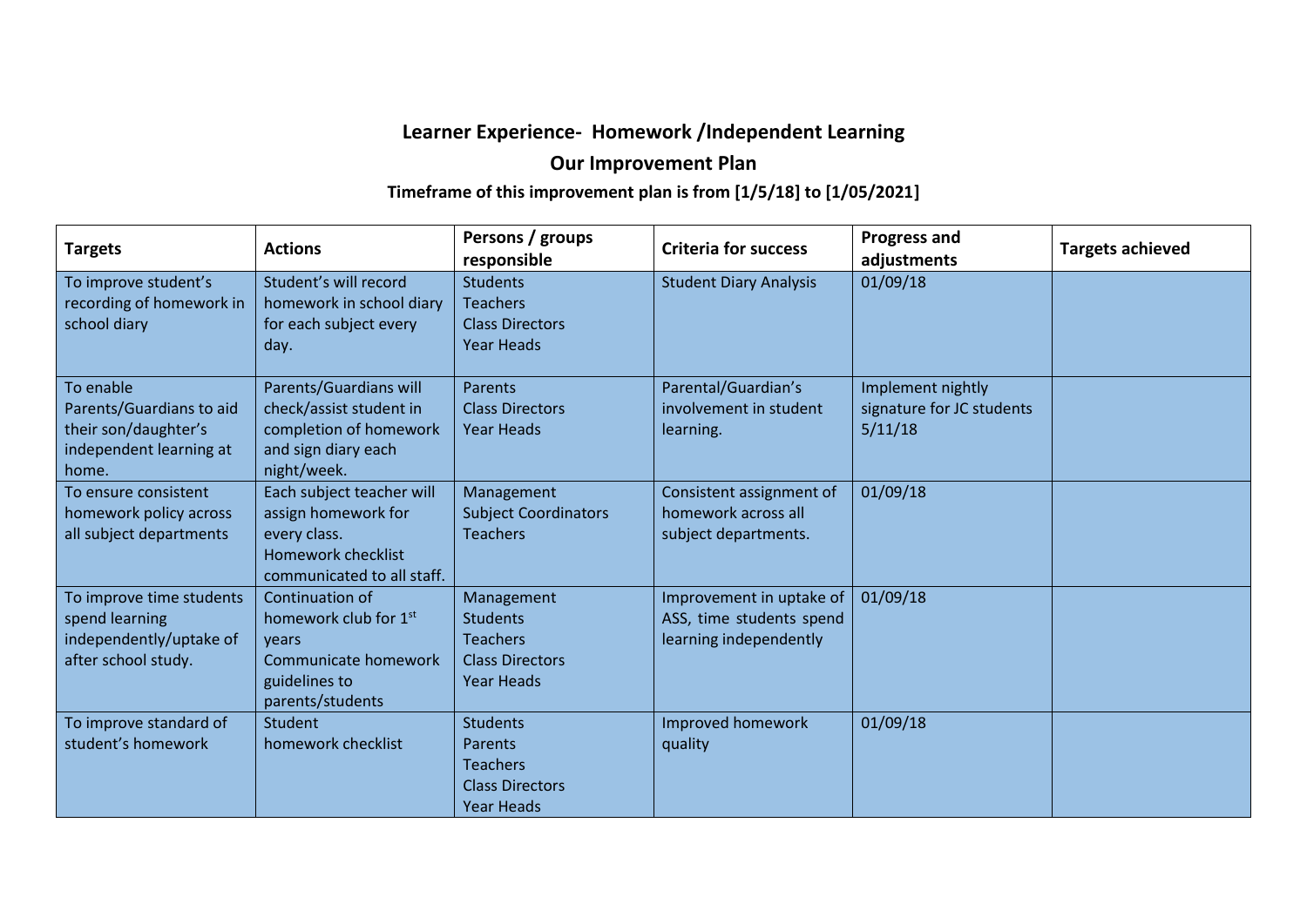| <b>skills</b>                                       | Improve student's /Study                            | Study skills seminar for<br>parents/students.<br>Develop common<br>strategies to improve<br>students reflective skills | <b>Guidance Team</b>                                                      | Study skills seminar for 1st<br>and 5 <sup>th</sup> year students.<br>Parents study skills<br>seminar subject to<br>demand.        | <b>TBC</b> |  |
|-----------------------------------------------------|-----------------------------------------------------|------------------------------------------------------------------------------------------------------------------------|---------------------------------------------------------------------------|------------------------------------------------------------------------------------------------------------------------------------|------------|--|
| Increase students<br>office 365 programs            | /teacher proficiency using                          | DML delivered to 1 <sup>st</sup> years<br>-Staff CPD                                                                   | Management<br><b>ICT Team</b><br><b>Teachers</b><br><b>Staff training</b> | Increased use of office 365<br>for teaching and learning                                                                           |            |  |
| Increase<br>student/teacher/peer<br>365 programs in | collaboration using office<br>classroom and at home | In house CPD,<br>DML induction for all<br>pupils                                                                       | Management<br><b>ICT department</b>                                       | Increased use of office<br>365 for departmental<br>collaboration                                                                   |            |  |
| Increase use ICT for<br>assessment                  | homework/assignments/                               | <b>School digital learning</b><br>policy                                                                               | Management<br>ICT department<br><b>Teachers</b>                           | Evidence of homework<br>assigned to students.                                                                                      | 01/09/18   |  |
| <b>Homework policy</b>                              | Well-being department                               | Develop homework policy<br>for subject department                                                                      | Well-being department -<br>AG                                             | Introduction of well being<br>to junior cycle.<br>-Increase awareness of<br>well being.<br>-Practice/strategies<br>for<br>homework | 01/3/19    |  |
|                                                     | <b>Improve Literacy skills</b>                      | Focus on reading for<br>homework                                                                                       | Teachers,                                                                 | of<br>Greater<br>amount<br>reading prescribed<br>for<br>homework                                                                   |            |  |
| enjoyment of reading                                | Improve reading skills and                          | <b>DEAR</b>                                                                                                            | IJ<br>teachers<br>Subject<br>implement                                    | Improve number of<br>student's that enjoy<br>reading<br>Nb-importance of<br>reading for learning/<br>enjoyment/wellbeing           |            |  |